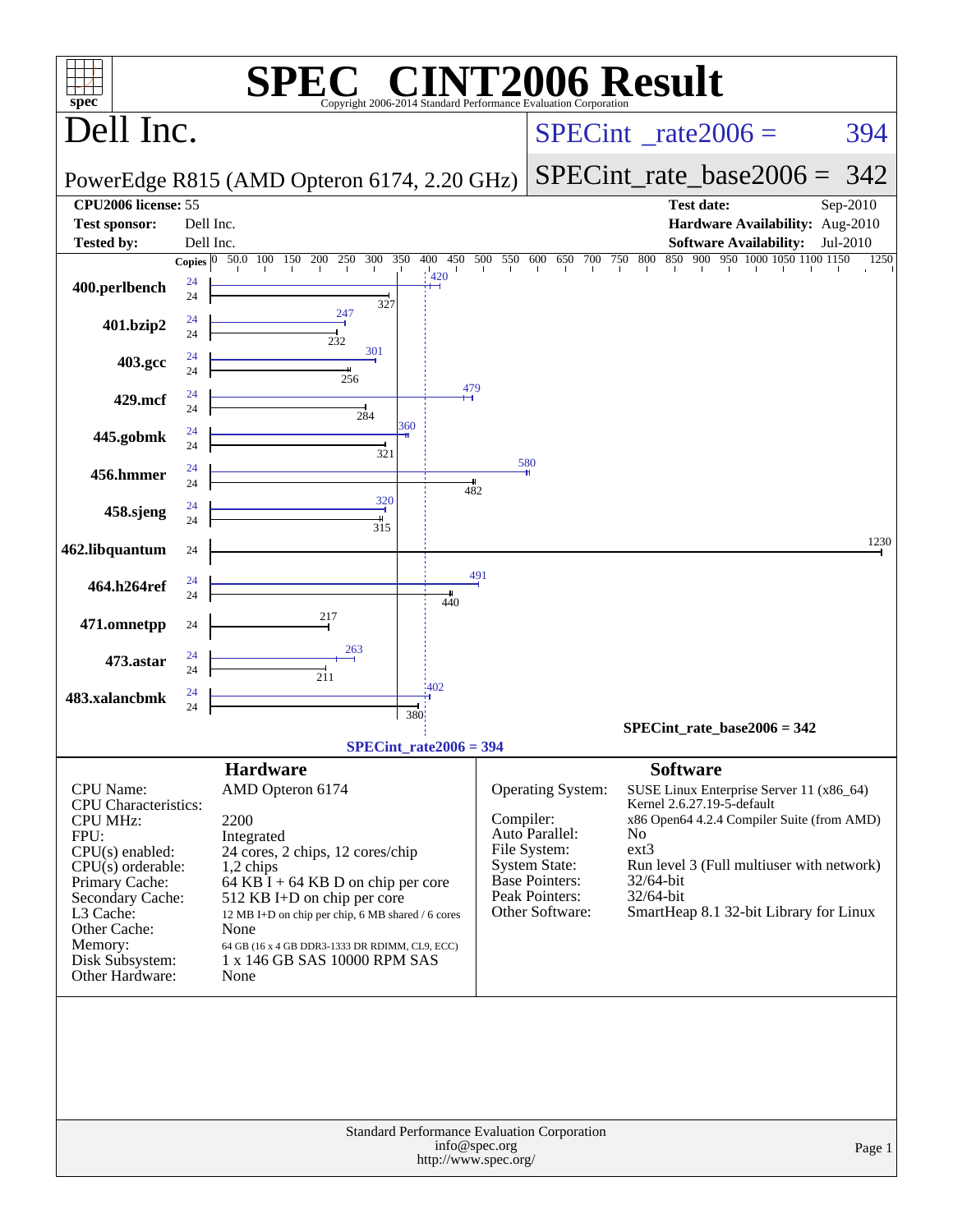

# **[SPEC CINT2006 Result](http://www.spec.org/auto/cpu2006/Docs/result-fields.html#SPECCINT2006Result)**

## Dell Inc.

### SPECint rate $2006 = 394$

PowerEdge R815 (AMD Opteron 6174, 2.20 GHz)

### [SPECint\\_rate\\_base2006 =](http://www.spec.org/auto/cpu2006/Docs/result-fields.html#SPECintratebase2006) 342

### **[CPU2006 license:](http://www.spec.org/auto/cpu2006/Docs/result-fields.html#CPU2006license)** 55 **[Test date:](http://www.spec.org/auto/cpu2006/Docs/result-fields.html#Testdate)** Sep-2010

**[Test sponsor:](http://www.spec.org/auto/cpu2006/Docs/result-fields.html#Testsponsor)** Dell Inc. **[Hardware Availability:](http://www.spec.org/auto/cpu2006/Docs/result-fields.html#HardwareAvailability)** Aug-2010 **[Tested by:](http://www.spec.org/auto/cpu2006/Docs/result-fields.html#Testedby)** Dell Inc. **[Software Availability:](http://www.spec.org/auto/cpu2006/Docs/result-fields.html#SoftwareAvailability)** Jul-2010

### **[Results Table](http://www.spec.org/auto/cpu2006/Docs/result-fields.html#ResultsTable)**

|                  | <b>Base</b>                                                                                              |                |       |                |            |                |            | <b>Peak</b>   |                |              |                |              |                |              |
|------------------|----------------------------------------------------------------------------------------------------------|----------------|-------|----------------|------------|----------------|------------|---------------|----------------|--------------|----------------|--------------|----------------|--------------|
| <b>Benchmark</b> | <b>Copies</b>                                                                                            | <b>Seconds</b> | Ratio | <b>Seconds</b> | Ratio      | <b>Seconds</b> | Ratio      | <b>Copies</b> | <b>Seconds</b> | <b>Ratio</b> | <b>Seconds</b> | <b>Ratio</b> | <b>Seconds</b> | <b>Ratio</b> |
| 400.perlbench    | 24                                                                                                       | 716            | 327   | 718            | 327        | 717            | 327        | 24            | 583            | 402          | 559            | 420          | 559            | 420          |
| 401.bzip2        | 24                                                                                                       | 1001           | 231   | 999            | 232        | 999            | 232        | 24            | 940            | 246          | 936            | 247          | 938            | 247          |
| $403.\text{gcc}$ | 24                                                                                                       | 755            | 256   | 755            | <b>256</b> | 767            | 252        | 24            | 643            | 301          | 639            | 302          | 642            | <b>301</b>   |
| $429$ .mcf       | 24                                                                                                       | 769            | 284   | 768            | 285        | 774            | 283        | 24            | 455            | 481          | 457            | 479          | 471            | 464          |
| $445$ .gobmk     | 24                                                                                                       | 787            | 320   | 783            | 322        | 783            | 321        | 24            | 705            | 357          | 700            | 360          | 693            | 363          |
| 456.hmmer        | 24                                                                                                       | 461            | 485   | 464            | 482        | 465            | 481        | 24            | 386            | 580          | 383            | 584          | 387            | 579          |
| $458$ .sjeng     | 24                                                                                                       | 934            | 311   | 922            | 315        | 923            | 315        | 24            | 906            | 320          | 908            | 320          | 908            | 320          |
| 462.libquantum   | 24                                                                                                       | 404            | 1230  | 405            | 1230       | 404            | 1230       | 24            | 404            | 1230         | 405            | 1230         | 404            | 1230         |
| 464.h264ref      | 24                                                                                                       | 1207           | 440   | 1201           | 442        | 1211           | 439        | 24            | 1081           | 491          | 1082           | 491          | 1081           | 491          |
| 471.omnetpp      | 24                                                                                                       | 691            | 217   | 692            | 217        | 695            | 216        | 24            | 691            | 217          | 692            | 217          | 695            | 216          |
| 473.astar        | 24                                                                                                       | 796            | 212   | 799            | 211        | 801            | 210        | 24            | 728            | 231          | 640            | 263          | 638            | 264          |
| 483.xalancbmk    | 24                                                                                                       | 436            | 380   | 435            | 381        | 436            | <b>380</b> | 24            | 414            | 400          | 411            | 402          | 412            | 402          |
|                  | Results appear in the order in which they were run. Bold underlined text indicates a median measurement. |                |       |                |            |                |            |               |                |              |                |              |                |              |

### **[Submit Notes](http://www.spec.org/auto/cpu2006/Docs/result-fields.html#SubmitNotes)**

The config file option 'submit' was used. 'numactl' was used to bind copies to the cores. See the configuration file for details.

### **[Operating System Notes](http://www.spec.org/auto/cpu2006/Docs/result-fields.html#OperatingSystemNotes)**

'ulimit -s unlimited' was used to set environment stack size 'ulimit -l 2097152' was used to set environment locked pages in memory limit

Set vm/nr\_hugepages=10800 in /etc/sysctl.conf mount -t hugetlbfs nodev /mnt/hugepages

### **[General Notes](http://www.spec.org/auto/cpu2006/Docs/result-fields.html#GeneralNotes)**

Environment variables set by runspec before the start of the run: HUGETLB\_LIMIT = "450" LD\_LIBRARY\_PATH = "/cpu2006/amd1002-rate-libs-revC/64:/cpu2006/amd1002-rate-libs-revC/32"

The x86 Open64 Compiler Suite is only available from (and supported by) AMD at <http://developer.amd.com/cpu/open64>

Binaries were compiled on SLES10 SP2 with binutils 2.18

Standard Performance Evaluation Corporation [info@spec.org](mailto:info@spec.org) <http://www.spec.org/>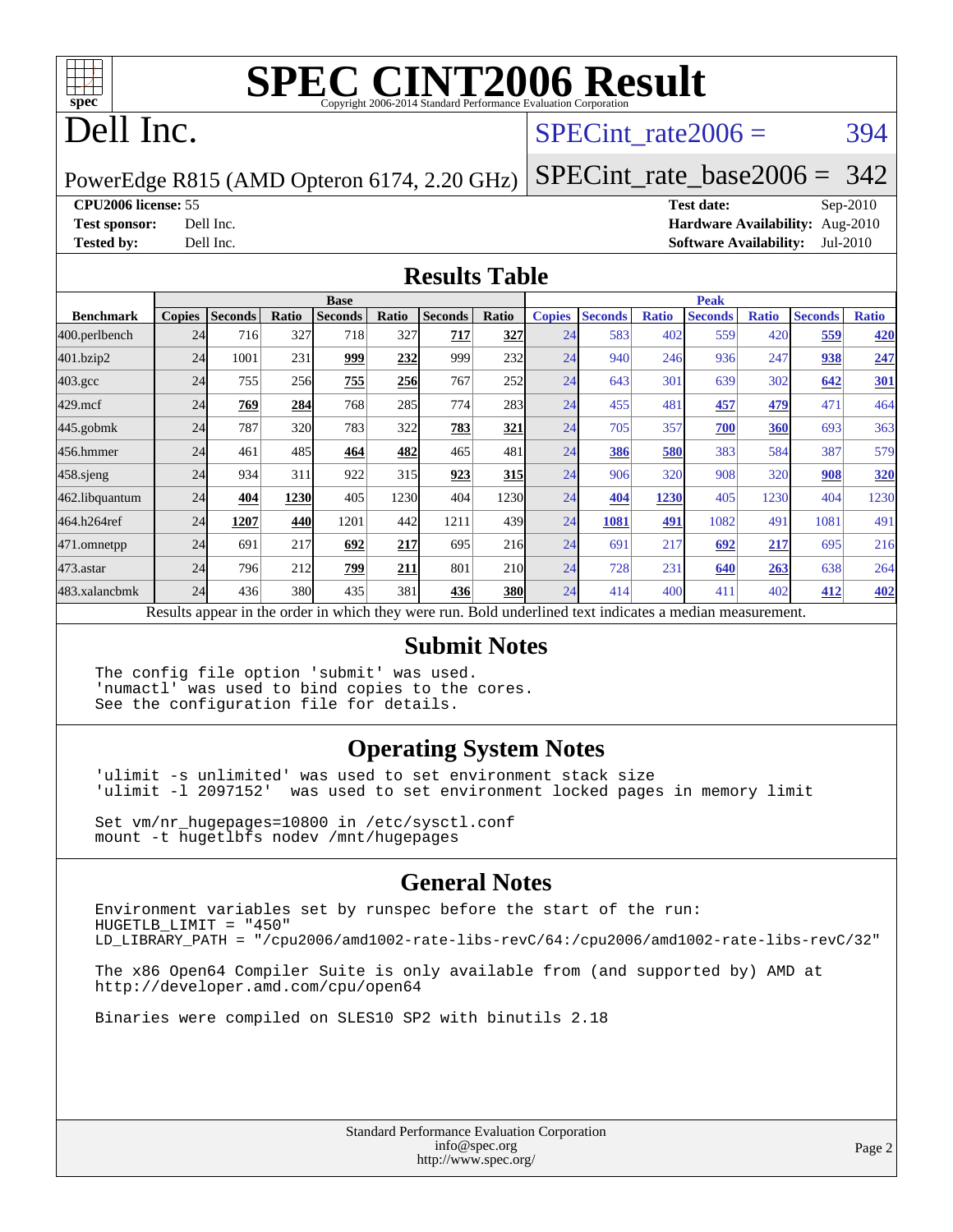

# **[SPEC CINT2006 Result](http://www.spec.org/auto/cpu2006/Docs/result-fields.html#SPECCINT2006Result)**

# Dell Inc.

SPECint rate $2006 = 394$ 

[SPECint\\_rate\\_base2006 =](http://www.spec.org/auto/cpu2006/Docs/result-fields.html#SPECintratebase2006) 342

PowerEdge R815 (AMD Opteron 6174, 2.20 GHz)

**[CPU2006 license:](http://www.spec.org/auto/cpu2006/Docs/result-fields.html#CPU2006license)** 55 **[Test date:](http://www.spec.org/auto/cpu2006/Docs/result-fields.html#Testdate)** Sep-2010 **[Test sponsor:](http://www.spec.org/auto/cpu2006/Docs/result-fields.html#Testsponsor)** Dell Inc. **[Hardware Availability:](http://www.spec.org/auto/cpu2006/Docs/result-fields.html#HardwareAvailability)** Aug-2010 **[Tested by:](http://www.spec.org/auto/cpu2006/Docs/result-fields.html#Testedby)** Dell Inc. **[Software Availability:](http://www.spec.org/auto/cpu2006/Docs/result-fields.html#SoftwareAvailability)** Jul-2010

### **[Base Compiler Invocation](http://www.spec.org/auto/cpu2006/Docs/result-fields.html#BaseCompilerInvocation)**

[C benchmarks](http://www.spec.org/auto/cpu2006/Docs/result-fields.html#Cbenchmarks): [opencc](http://www.spec.org/cpu2006/results/res2010q3/cpu2006-20100914-13281.flags.html#user_CCbase_Fopencc)

[C++ benchmarks:](http://www.spec.org/auto/cpu2006/Docs/result-fields.html#CXXbenchmarks) [openCC](http://www.spec.org/cpu2006/results/res2010q3/cpu2006-20100914-13281.flags.html#user_CXXbase_FopenCC)

### **[Base Portability Flags](http://www.spec.org/auto/cpu2006/Docs/result-fields.html#BasePortabilityFlags)**

 400.perlbench: [-DSPEC\\_CPU\\_LP64](http://www.spec.org/cpu2006/results/res2010q3/cpu2006-20100914-13281.flags.html#b400.perlbench_basePORTABILITY_DSPEC_CPU_LP64) [-DSPEC\\_CPU\\_LINUX\\_X64](http://www.spec.org/cpu2006/results/res2010q3/cpu2006-20100914-13281.flags.html#b400.perlbench_baseCPORTABILITY_DSPEC_CPU_LINUX_X64) 401.bzip2: [-DSPEC\\_CPU\\_LP64](http://www.spec.org/cpu2006/results/res2010q3/cpu2006-20100914-13281.flags.html#suite_basePORTABILITY401_bzip2_DSPEC_CPU_LP64) 403.gcc: [-DSPEC\\_CPU\\_LP64](http://www.spec.org/cpu2006/results/res2010q3/cpu2006-20100914-13281.flags.html#suite_basePORTABILITY403_gcc_DSPEC_CPU_LP64) 429.mcf: [-DSPEC\\_CPU\\_LP64](http://www.spec.org/cpu2006/results/res2010q3/cpu2006-20100914-13281.flags.html#suite_basePORTABILITY429_mcf_DSPEC_CPU_LP64) 445.gobmk: [-DSPEC\\_CPU\\_LP64](http://www.spec.org/cpu2006/results/res2010q3/cpu2006-20100914-13281.flags.html#suite_basePORTABILITY445_gobmk_DSPEC_CPU_LP64) 456.hmmer: [-DSPEC\\_CPU\\_LP64](http://www.spec.org/cpu2006/results/res2010q3/cpu2006-20100914-13281.flags.html#suite_basePORTABILITY456_hmmer_DSPEC_CPU_LP64) 458.sjeng: [-DSPEC\\_CPU\\_LP64](http://www.spec.org/cpu2006/results/res2010q3/cpu2006-20100914-13281.flags.html#suite_basePORTABILITY458_sjeng_DSPEC_CPU_LP64) 462.libquantum: [-DSPEC\\_CPU\\_LP64](http://www.spec.org/cpu2006/results/res2010q3/cpu2006-20100914-13281.flags.html#suite_basePORTABILITY462_libquantum_DSPEC_CPU_LP64) [-DSPEC\\_CPU\\_LINUX](http://www.spec.org/cpu2006/results/res2010q3/cpu2006-20100914-13281.flags.html#b462.libquantum_baseCPORTABILITY_DSPEC_CPU_LINUX) 464.h264ref: [-DSPEC\\_CPU\\_LP64](http://www.spec.org/cpu2006/results/res2010q3/cpu2006-20100914-13281.flags.html#suite_basePORTABILITY464_h264ref_DSPEC_CPU_LP64) 483.xalancbmk: [-DSPEC\\_CPU\\_LINUX](http://www.spec.org/cpu2006/results/res2010q3/cpu2006-20100914-13281.flags.html#b483.xalancbmk_baseCXXPORTABILITY_DSPEC_CPU_LINUX)

### **[Base Optimization Flags](http://www.spec.org/auto/cpu2006/Docs/result-fields.html#BaseOptimizationFlags)**

[C benchmarks](http://www.spec.org/auto/cpu2006/Docs/result-fields.html#Cbenchmarks):

[-march=barcelona](http://www.spec.org/cpu2006/results/res2010q3/cpu2006-20100914-13281.flags.html#user_CCbase_F-march_8ea39521cada96f307a04d0b8b9c6ffb) [-mso](http://www.spec.org/cpu2006/results/res2010q3/cpu2006-20100914-13281.flags.html#user_CCbase_F-mso) [-Ofast](http://www.spec.org/cpu2006/results/res2010q3/cpu2006-20100914-13281.flags.html#user_CCbase_F-Ofast) [-CG:local\\_sched\\_alg=1](http://www.spec.org/cpu2006/results/res2010q3/cpu2006-20100914-13281.flags.html#user_CCbase_F-CG:local_sched_alg_2175ca61f1a2717f1ec57b14995b9e7a) [-INLINE:aggressive=on](http://www.spec.org/cpu2006/results/res2010q3/cpu2006-20100914-13281.flags.html#user_CCbase_F-INLINE:aggressive_e14807c0a1e56a6a83cb25ab07c7ae8a) [-IPA:plimit=8000](http://www.spec.org/cpu2006/results/res2010q3/cpu2006-20100914-13281.flags.html#user_CCbase_F-IPA:plimit_92cba83f3d47f09c7d5368fda93ddbd7) [-IPA:small\\_pu=100](http://www.spec.org/cpu2006/results/res2010q3/cpu2006-20100914-13281.flags.html#user_CCbase_F-IPA:small_pu_900a09767c6929d55c26ea3d32399996) [-HP:bdt=2m:heap=2m](http://www.spec.org/cpu2006/results/res2010q3/cpu2006-20100914-13281.flags.html#user_CCbase_F-HUGEPAGE_855e97383b49831f390a2af16fe7202f)

[C++ benchmarks:](http://www.spec.org/auto/cpu2006/Docs/result-fields.html#CXXbenchmarks)

[-march=barcelona](http://www.spec.org/cpu2006/results/res2010q3/cpu2006-20100914-13281.flags.html#user_CXXbase_F-march_8ea39521cada96f307a04d0b8b9c6ffb) [-mso](http://www.spec.org/cpu2006/results/res2010q3/cpu2006-20100914-13281.flags.html#user_CXXbase_F-mso) [-Ofast](http://www.spec.org/cpu2006/results/res2010q3/cpu2006-20100914-13281.flags.html#user_CXXbase_F-Ofast) [-m32](http://www.spec.org/cpu2006/results/res2010q3/cpu2006-20100914-13281.flags.html#user_CXXbase_F-m32) [-INLINE:aggressive=on](http://www.spec.org/cpu2006/results/res2010q3/cpu2006-20100914-13281.flags.html#user_CXXbase_F-INLINE:aggressive_e14807c0a1e56a6a83cb25ab07c7ae8a) [-CG:cmp\\_peep=on](http://www.spec.org/cpu2006/results/res2010q3/cpu2006-20100914-13281.flags.html#user_CXXbase_F-CG:cmp_peep_ab90c979e95bee1f1f617a32622424ed) [-L/root/work/libraries/SmartHeap-8.1/lib -lsmartheap](http://www.spec.org/cpu2006/results/res2010q3/cpu2006-20100914-13281.flags.html#user_CXXbase_F-L_lib_directory_lsmartheap_9ab549d8336b8b0ffe7b94e3ae706265)

## **[Peak Compiler Invocation](http://www.spec.org/auto/cpu2006/Docs/result-fields.html#PeakCompilerInvocation)**

[C benchmarks](http://www.spec.org/auto/cpu2006/Docs/result-fields.html#Cbenchmarks): [opencc](http://www.spec.org/cpu2006/results/res2010q3/cpu2006-20100914-13281.flags.html#user_CCpeak_Fopencc)

[C++ benchmarks:](http://www.spec.org/auto/cpu2006/Docs/result-fields.html#CXXbenchmarks) [openCC](http://www.spec.org/cpu2006/results/res2010q3/cpu2006-20100914-13281.flags.html#user_CXXpeak_FopenCC)

### **[Peak Portability Flags](http://www.spec.org/auto/cpu2006/Docs/result-fields.html#PeakPortabilityFlags)**

400.perlbench: [-DSPEC\\_CPU\\_LP64](http://www.spec.org/cpu2006/results/res2010q3/cpu2006-20100914-13281.flags.html#b400.perlbench_peakPORTABILITY_DSPEC_CPU_LP64) [-DSPEC\\_CPU\\_LINUX\\_X64](http://www.spec.org/cpu2006/results/res2010q3/cpu2006-20100914-13281.flags.html#b400.perlbench_peakCPORTABILITY_DSPEC_CPU_LINUX_X64)

Continued on next page

Standard Performance Evaluation Corporation [info@spec.org](mailto:info@spec.org) <http://www.spec.org/>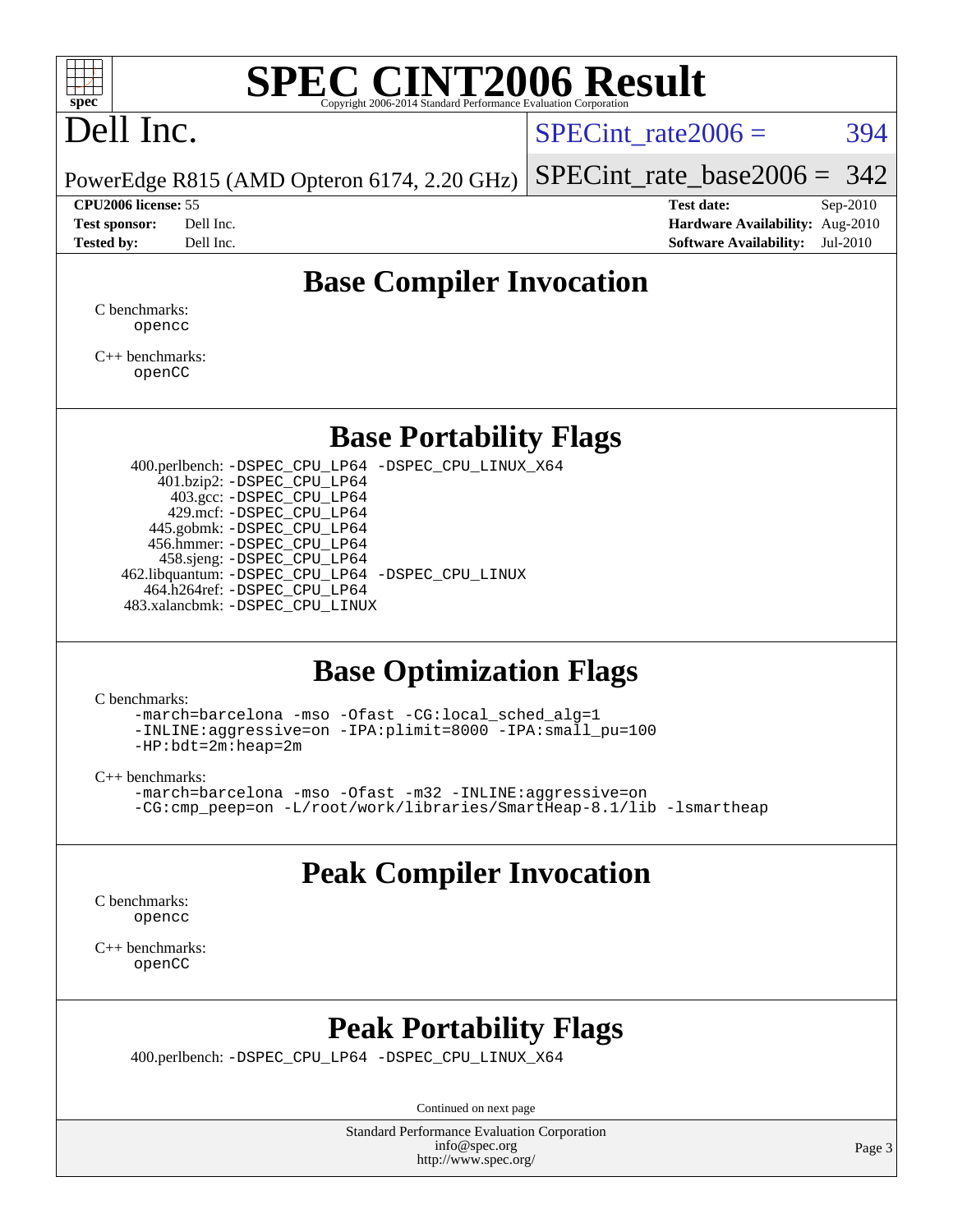

# **[SPEC CINT2006 Result](http://www.spec.org/auto/cpu2006/Docs/result-fields.html#SPECCINT2006Result)**

# Dell Inc.

 $SPECTnt_rate2006 = 394$ 

PowerEdge R815 (AMD Opteron 6174, 2.20 GHz)

[SPECint\\_rate\\_base2006 =](http://www.spec.org/auto/cpu2006/Docs/result-fields.html#SPECintratebase2006) 342

**[CPU2006 license:](http://www.spec.org/auto/cpu2006/Docs/result-fields.html#CPU2006license)** 55 **[Test date:](http://www.spec.org/auto/cpu2006/Docs/result-fields.html#Testdate)** Sep-2010 **[Test sponsor:](http://www.spec.org/auto/cpu2006/Docs/result-fields.html#Testsponsor)** Dell Inc. **[Hardware Availability:](http://www.spec.org/auto/cpu2006/Docs/result-fields.html#HardwareAvailability)** Aug-2010 **[Tested by:](http://www.spec.org/auto/cpu2006/Docs/result-fields.html#Testedby)** Dell Inc. **[Software Availability:](http://www.spec.org/auto/cpu2006/Docs/result-fields.html#SoftwareAvailability)** Jul-2010

## **[Peak Portability Flags \(Continued\)](http://www.spec.org/auto/cpu2006/Docs/result-fields.html#PeakPortabilityFlags)**

 401.bzip2: [-DSPEC\\_CPU\\_LP64](http://www.spec.org/cpu2006/results/res2010q3/cpu2006-20100914-13281.flags.html#suite_peakPORTABILITY401_bzip2_DSPEC_CPU_LP64) 445.gobmk: [-DSPEC\\_CPU\\_LP64](http://www.spec.org/cpu2006/results/res2010q3/cpu2006-20100914-13281.flags.html#suite_peakPORTABILITY445_gobmk_DSPEC_CPU_LP64) 456.hmmer: [-DSPEC\\_CPU\\_LP64](http://www.spec.org/cpu2006/results/res2010q3/cpu2006-20100914-13281.flags.html#suite_peakPORTABILITY456_hmmer_DSPEC_CPU_LP64) 458.sjeng: [-DSPEC\\_CPU\\_LP64](http://www.spec.org/cpu2006/results/res2010q3/cpu2006-20100914-13281.flags.html#suite_peakPORTABILITY458_sjeng_DSPEC_CPU_LP64) 462.libquantum: [-DSPEC\\_CPU\\_LP64](http://www.spec.org/cpu2006/results/res2010q3/cpu2006-20100914-13281.flags.html#suite_peakPORTABILITY462_libquantum_DSPEC_CPU_LP64) [-DSPEC\\_CPU\\_LINUX](http://www.spec.org/cpu2006/results/res2010q3/cpu2006-20100914-13281.flags.html#b462.libquantum_peakCPORTABILITY_DSPEC_CPU_LINUX) 464.h264ref: [-DSPEC\\_CPU\\_LP64](http://www.spec.org/cpu2006/results/res2010q3/cpu2006-20100914-13281.flags.html#suite_peakPORTABILITY464_h264ref_DSPEC_CPU_LP64) 483.xalancbmk: [-DSPEC\\_CPU\\_LINUX](http://www.spec.org/cpu2006/results/res2010q3/cpu2006-20100914-13281.flags.html#b483.xalancbmk_peakCXXPORTABILITY_DSPEC_CPU_LINUX)

### **[Peak Optimization Flags](http://www.spec.org/auto/cpu2006/Docs/result-fields.html#PeakOptimizationFlags)**

[C benchmarks](http://www.spec.org/auto/cpu2006/Docs/result-fields.html#Cbenchmarks):

```
 400.perlbench: -march=barcelona -mso -fb_create fbdata(pass 1)
         -fb_opt fbdata(pass 2) -Ofast -IPA:plimit=20000 -LNO:opt=0
         -OPT:unroll_times_max=8 -OPT:unroll_size=256
         -OPT:unroll_level=2 -OPT:keep_ext=on -WOPT:if_conv=0
         -CG:local_sched_alg=1 -CG:unroll_fb_req=on
         -HP:bdt=2m:heap=2m
  401.bzip2: -march=barcelona -mso -fb_create fbdata(pass 1)
         -fb_opt fbdata(pass 2) -O3 -OPT:alias=disjoint
         -OPT:goto=off -CG:local_sched_alg=1 -HP:bdt=2m:heap=2m
   403.gcc: -march=barcelona -mso -fb_create fbdata(pass 1)
         -fb_opt fbdata(pass 2) -Ofast -LNO:trip_count=256
         -LNO:prefetch_ahead=10 -CG:cmp_peep=on -m32
         -HP:bdt=2m:heap=2m -GRA:unspill=on -IPA:small_pu=200
   429.mcf: -march=barcelona -mso -O3 -ipa -INLINE:aggressive=on
         -CG:gcm=off -GRA:prioritize_by_density=on -m32
        -HP:bdt=2m:heap=2m
445.gobmk: -march=barcelona -mso -fb_create fbdata(pass 1)
         -fb_opt fbdata(pass 2) -O3 -OPT:alias=restrict
         -OPT:unroll_times_max=8 -OPT:unroll_size=256
         -OPT:unroll_level=2 -OPT:keep_ext=on -ipa -IPA:plimit=750
         -IPA:min_hotness=300-IPA:pu_reorder=1-LNO:prefetch=1
         -LNO:ignore_feedback=off -CG:p2align=on
         -CG:unroll_fb_req=on -HP:bdt=2m:heap=2m
456.hmmer: -march=barcelona -mso -fb_create fbdata(pass 1)
         -fb_opt fbdata(pass 2) -Ofast -LNO:prefetch=0
         -OPT:alias=disjoint -OPT:unroll_times_max=8
         -OPT:unroll_size=256 -OPT:unroll_level=2 -OPT:keep_ext=on
         -CG:local_sched_alg=1 -CG:cflow=0
         -CG:push_pop_int_saved_regs=off -CG:cmp_peep=on
         -HP:bdt=2m:heap=2m
                              Continued on next page
```